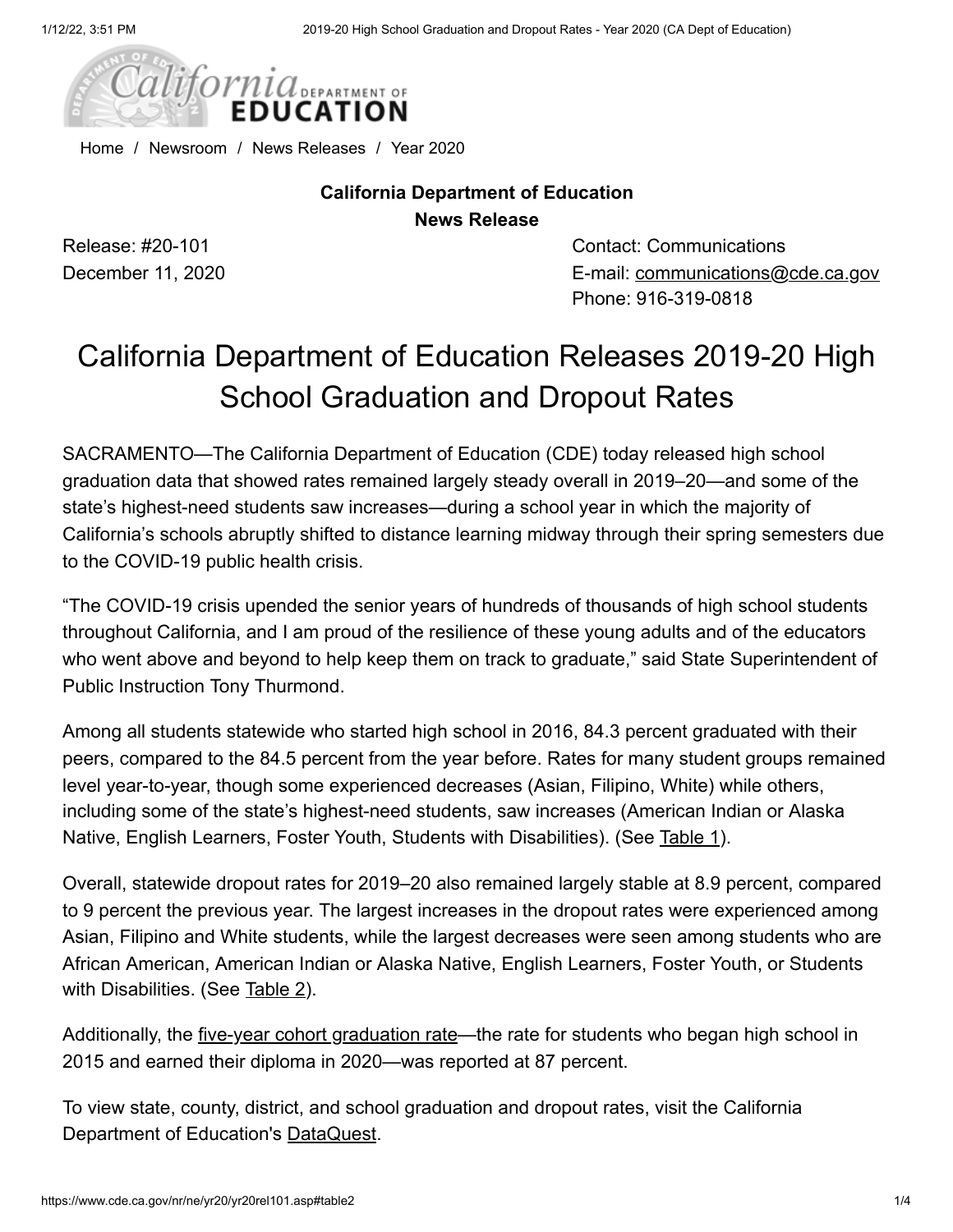[Downloadable data files for graduation rates are available on the CDE Adjusted Cohort Graduation](https://www.cde.ca.gov/ds/sd/sd/filesacgr.asp) [Rate and Outcome Data web page and on the Five-Year Cohort Graduation Rate and Outcome](https://www.cde.ca.gov/ds/sd/sd/filesfycgr.asp) Data web page.

<span id="page-1-0"></span>

| <b>Ethnic/Racial</b>                       | 2020 Graduate | 2019 Graduate | 2020  | 2019                                   |
|--------------------------------------------|---------------|---------------|-------|----------------------------------------|
| <b>Designation or</b><br>Program           | Count         | Count         |       | <b>Graduation Rate Graduation Rate</b> |
| African American                           | 21,431        | 22,312        | 76.9% | 76.8%                                  |
| American Indian or<br><b>Alaska Native</b> | 2,043         | 2,123         | 75.8% | 74.8%                                  |
| Asian                                      | 41,931        | 42,631        | 92.6% | 94.0%                                  |
| Filipino                                   | 13,119        | 13,750        | 92.4% | 94.1%                                  |
| Hispanic or Latino                         | 218,460       | 216,451       | 82.2% | 82.1%                                  |
| Pacific Islander                           | 2,035         | 2,048         | 84.4% | 84.6%                                  |
| White                                      | 99,722        | 103,110       | 87.9% | 88.4%                                  |
| Two or More<br>Races                       | 13,133        | 12,284        | 85.5% | 85.5%                                  |
| Not Reported                               | 2,319         | 2,787         | 53.9% | 53.0%                                  |
| <b>English Learners</b>                    | 48,613        | 50,108        | 69.1% | 68.7%                                  |
| <b>Foster Youth</b>                        | 4,706         | 4,279         | 58.2% | 56.0%                                  |
| <b>Homeless Youth</b>                      | 24,297        | 24,122        | 69.7% | 70.0%                                  |
| <b>Migrant Education</b>                   | 4,489         | 4,586         | 81.5% | 81.6%                                  |

#### **Table 1: Graduation Counts and Rates by Student Group**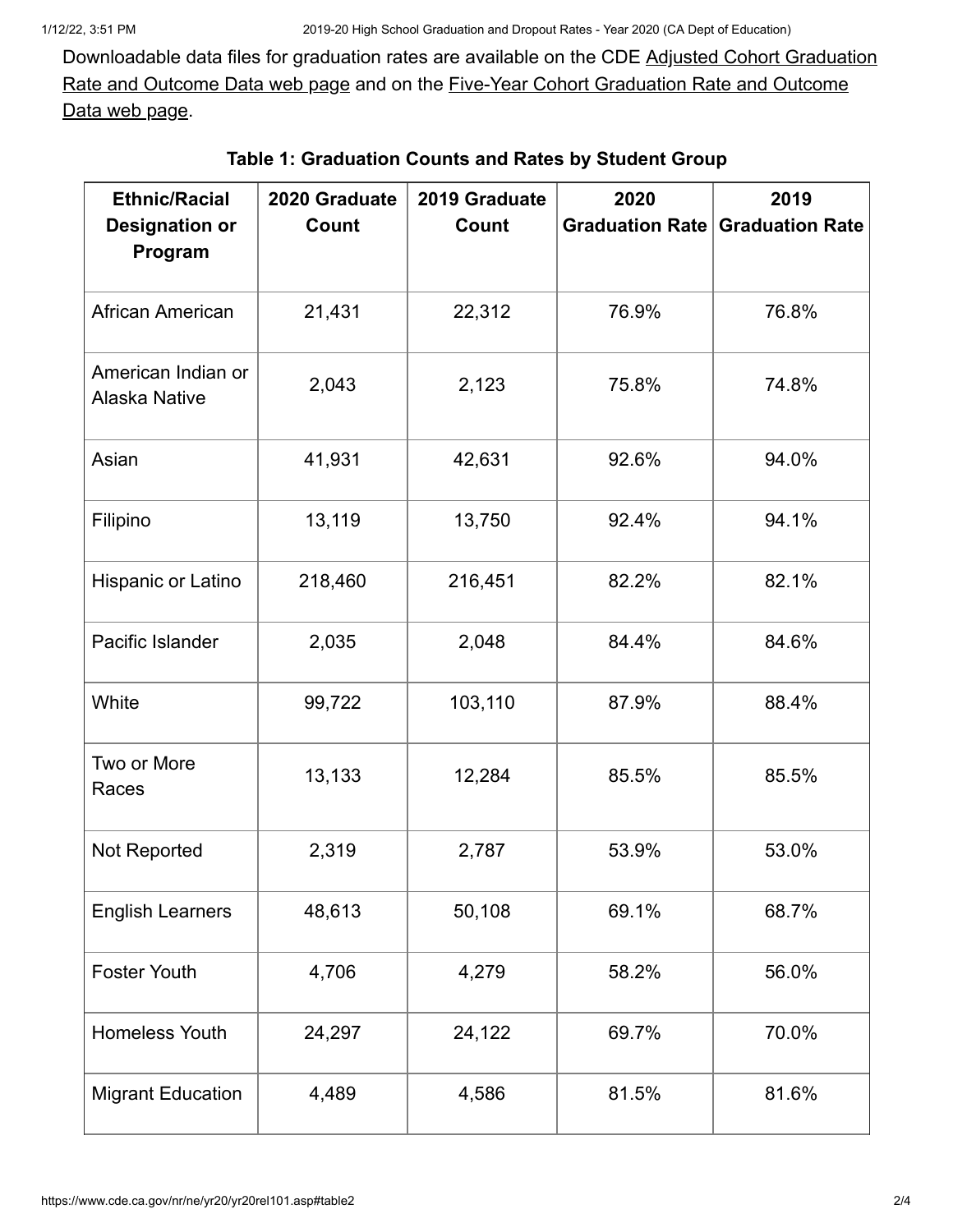| Students with<br><b>Disabilities</b> | 40,918  | 39,352  | 68.4% | 67.7% |
|--------------------------------------|---------|---------|-------|-------|
| Socioeconomically<br>Disadvantaged   | 276,348 | 276,339 | 81.2% | 81.1% |
| <b>Statewide Total</b>               | 414,193 | 417,496 | 84.3% | 84.5% |

## **Table 2: Dropout Counts and Rates by Student Group**

<span id="page-2-0"></span>

| <b>Ethnic/Racial</b><br><b>Designation or</b><br>Program | 2020 Dropout<br>Count | 2019 Dropout<br>Count | 2020 Dropout<br>Rate | 2019 Dropout<br>Rate |
|----------------------------------------------------------|-----------------------|-----------------------|----------------------|----------------------|
| African American                                         | 3,621                 | 4,116                 | 13.0%                | 14.2%                |
| American Indian<br>or Alaska Native                      | 370                   | 442                   | 13.7%                | 15.6%                |
| Asian                                                    | 1,948                 | 1,360                 | 4.3%                 | 3.0%                 |
| Filipino                                                 | 607                   | 414                   | 4.3%                 | 2.8%                 |
| Hispanic or Latino                                       | 26,124                | 26,942                | 9.8%                 | 10.2%                |
| Pacific Islander                                         | 230                   | 238                   | 9.5%                 | 9.8%                 |
| White                                                    | 7,928                 | 7,785                 | 7.0%                 | 6.7%                 |
| Two or More<br>Races                                     | 1,207                 | 1,189                 | 7.9%                 | 8.3%                 |
| Not Reported                                             | 1,613                 | 2,010                 | 37.5%                | 38.2%                |
| <b>English Learners</b>                                  | 12,432                | 13,408                | 17.7%                | 18.4%                |
| <b>Foster Youth</b>                                      | 1,987                 | 2,137                 | 24.6%                | 27.9%                |